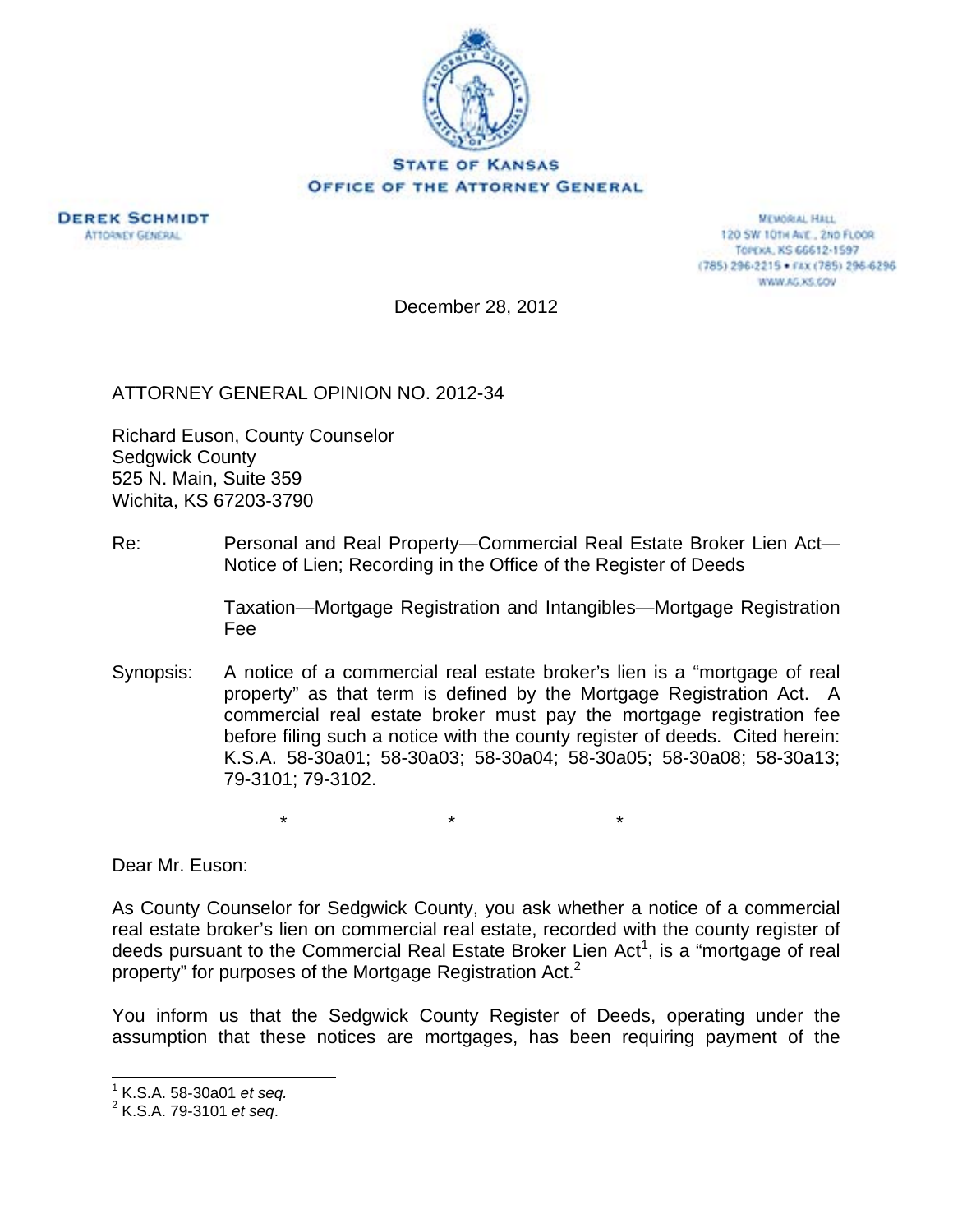mortgage registration fee prescribed by K.S.A. 79-3102 before recording them. Recently, however, one broker argued that a notice of a broker's lien is not a mortgage and thus not subject to the mortgage registration fee. Because of time limitations for filing, you advised the Sedgwick County Register of Deeds to record the notice without payment of the fee, but you now seek our opinion for the benefit of future filings.

"To insure that the cost of a system for recording mortgages is not borne by the public, but by those who wish the protection of notice," the Mortgage Registration Act prescribes a fee that must be paid before any "mortgage of real property" is recorded with the county register of deeds. $3$  This Act defines "mortgage of real property" to include "every instrument by which a lien is created or imposed upon real property."<sup>4</sup> In determining whether a notice of a broker's lien is a "mortgage of real property," we look to this statutory definition rather than the ordinary meaning of the term.

The key question, then, is whether a notice of a broker's lien is an instrument by which the broker's lien is either "created" or "imposed upon real property." You recognize that a commercial real estate broker's lien is created by statute and not by the notice. Specifically, the Commercial Real Estate Broker Lien Act provides that, when certain conditions are met, a broker shall have a lien on commercial real estate in the amount of the broker's compensation as agreed upon by the owner or purchaser of the property.<sup>5</sup>

Although a broker's lien is not created by the notice of the lien, you believe this notice is an instrument by which the lien is "imposed upon" the real estate. We agree. As relevant here, "impose" ordinarily means "to establish or apply by authority."<sup>6</sup> And, under the Commercial Real Estate Broker Lien Act, a broker's lien does not "attach" to the real estate until the broker records a notice of the lien with the county register of deeds.<sup>7</sup> Thus, the notice is an instrument by which the lien is imposed upon, or attached to, the property.<sup>8</sup>

Admittedly, a notice of a broker's lien *standing alone* does not impose any lien on real property. The lien must be created pursuant to statute. Then, the notice must be recorded with the register of deeds in order for the lien to attach; an unrecorded notice has no legal effect. However, because recording the notice with the register of deeds has the effect of attaching the lien to the property, the notice is an instrument "by which" a broker's lien is imposed upon real estate.

 $\overline{a}$ 

<sup>3</sup> *Misco Industries, Inc. v. Bd. of Sedgwick County Comm'rs*, 235 Kan. 958, 961 (1984). 4

K.S.A. 79-3101.

 $<sup>5</sup>$  K.S.A. 58-30a03.</sup>

<sup>&</sup>lt;sup>6</sup> See, e.g., http://www.merriam-webster.com/dictionary/impose.<br><sup>7</sup> See K.S.A. 58-30a05 (if the broker has an agreement with the seller) or K.S.A. 58-30a08 (if the broker has an agreement with the buyer). The form of the notice is prescribed by K.S.A. 58-30a04, while K.S.A. 58-30a13 provides that the broker's lien is void if the broker does not record it as provided in the Act.<br><sup>8</sup> We realize that because the mortgage registration fee is considered to be a tax, the definition of

<sup>&</sup>quot;mortgage of real property" must be strictly construed in favor of the taxpayer. *See GT, Kansas, LLC v. Riley County Register of Deeds*, 271 Kan. 311, 317-18 (2001). Even so, a notice of a broker's lien falls squarely within the Mortgage Registration Act's definition of a "mortgage of real property."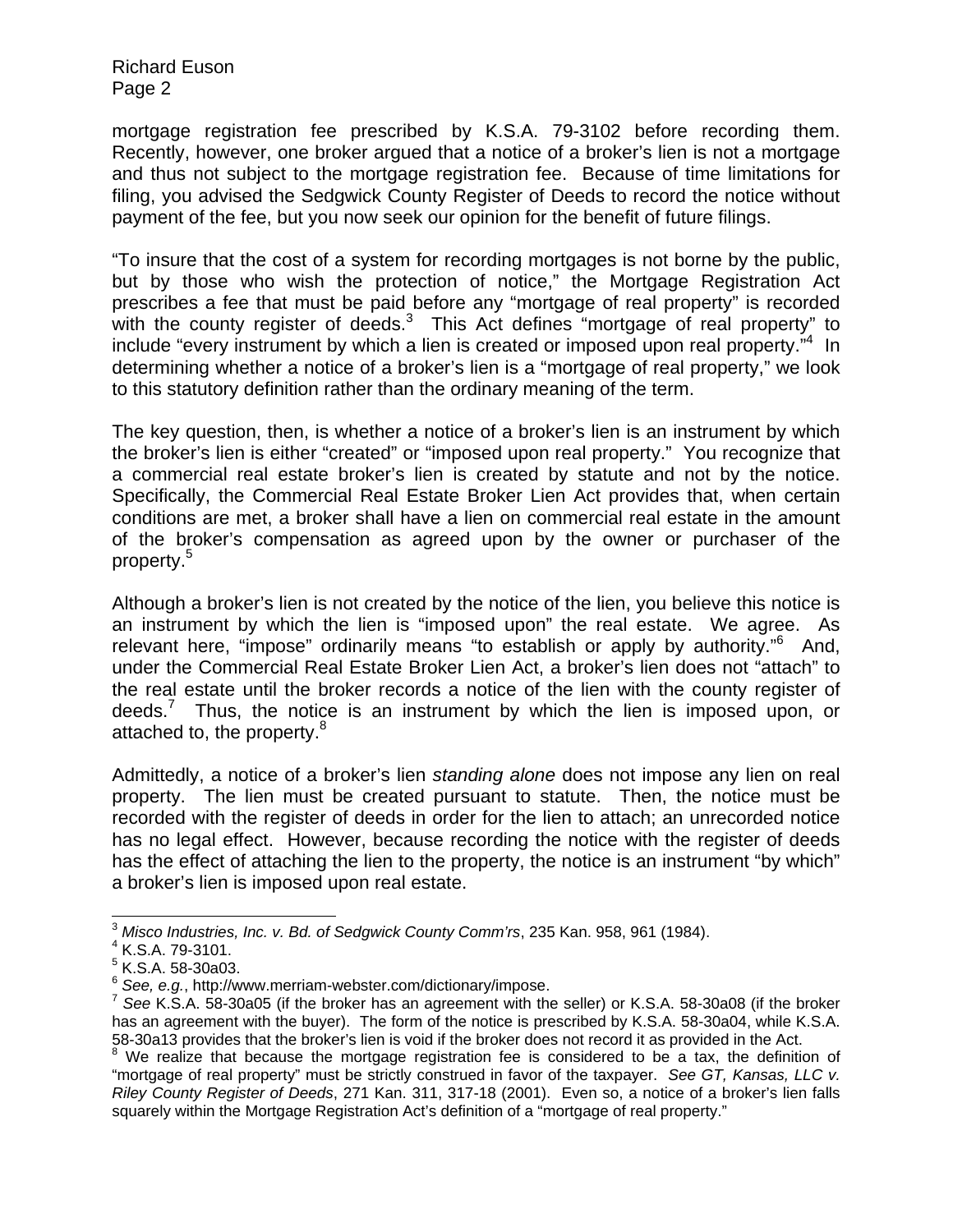We are in receipt of a letter from the attorney for the broker in Sedgwick County who argued that a notice of a broker's lien is not subject to the mortgage registration fee. This letter cites the Kansas Supreme Court's decision in *Misco Industries, Inc. v. Board*  of Sedgwick County Commissioners,<sup>9</sup> for the proposition that:

In determining whether an instrument is a mortgage or not, courts are guided to the substance of the transaction, not the form. The fact that an instrument is entitled Notice does not preclude it from being a mortgage. The ultimate determination in a case where it is sought to construe whether an instrument is a mortgage or not is the intention of the parties who executed the instrument.<sup>10</sup>

Along with other points, the letter argues that a notice of a broker's lien is not a mortgage because the parties do not intend for it to be one. In fact, the letter notes, the notice is executed by the broker alone, so the owner of the property has no intent at all respecting the instrument.

We do not, however, read *Misco Industries* as holding that an instrument must be executed by two or more parties in order to be a mortgage for purposes of the Mortgage Registration Act. As noted above, the Act defines "mortgage of real property" as "*every* instrument by which a lien is created or imposed upon real property, $11$  and an instrument executed by a single party can, as here, satisfy this definition. Holding that the term "mortgage of real property" only includes instruments executed by two or more parties would require reading words into the statute that are not readily found there, something the Kansas Supreme Court has consistently declined to do.<sup>12</sup>

Similarly, we also do not interpret *Misco Industries* as suggesting that the parties' beliefs concerning whether an instrument is a "mortgage of real property" for purposes of the Mortgage Registration Act somehow trump the statutory definition of that term. In fact, *Misco Industries* relied on the Kansas Supreme Court's earlier decision in *Assembly of*  God v. Sangster,<sup>13</sup> which held that an instrument was a mortgage despite a clause in the instrument stating that the parties did not intend it to be one.<sup>14</sup> Instead of relying on the expressed intent of the parties, the *Assembly of God* Court looked to the purpose of the instrument in question.<sup>15</sup>

<sup>13</sup> 178 Kan. 678 (1955).

<sup>14</sup> *Id.* at 681.

<sup>&</sup>lt;u>。</u><br>9 235 Kan. 958 (1984).

<sup>&</sup>lt;sup>10</sup> *Id.* at 963.<br><sup>11</sup> K.S.A. 58-30a03 (emphasis added).

<sup>&</sup>lt;sup>12</sup> See, e.g., Bd. of County Comm'rs of Leavenworth County v. Whitson, 281 Kan. 678, 685 (2006). The letter also suggests that requiring two or more parties is consistent with the ordinary meaning of the word "mortgage," citing Black's Law Dictionary's definition of "mortgage" as a conveyance or grant. This may be true, but because the term "mortgage of real property" is defined in statute, we look to this definition, not the ordinary meaning of the term.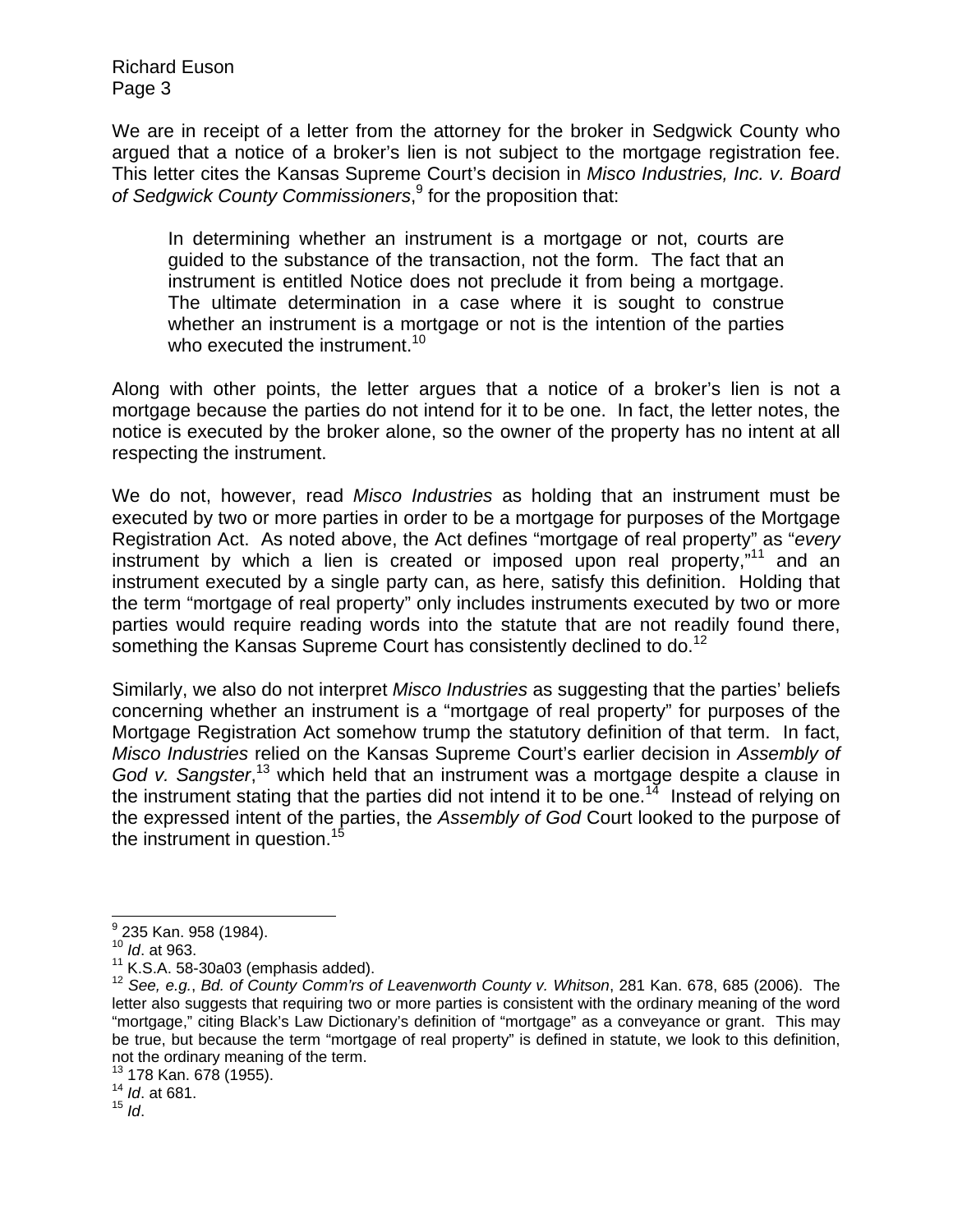Here, one purpose of recording the notice of a broker's lien is to cause the lien to become attached to — or imposed upon — the commercial real estate. The notice thus falls within the Mortgage Registration Act's definition of "mortgage of real property," regardless of whether the parties (or the broker alone) "intended" for the notice to be considered a mortgage subject to the recording fee.

Our conclusion that a notice of a broker's lien is a "mortgage of real property" does not necessarily resolve whether the mortgage registration fee must be paid. That is because the Mortgage Registration Act contains several exemptions from the fee. A letter from the Kansas Association of Realtors argues, among other things, that one of these exceptions, K.S.A. 79-3102(d)(5), applies to a notice of a broker's lien. This exception provides that "[n]o registration fee whatsoever shall be paid, collected or required for or on . . . any mortgage or other instrument given in the form of an affidavit of equitable interest solely for the purpose of providing notification by the purchaser of real property of the purchaser's interest therein."16 The Kansas Association of Realtors argues that this exemption covers a notice of a broker's lien because the purpose of such a notice is to provide notification to others of the broker's interest in the property.

We disagree with this analysis. Even assuming that a notice of a broker's lien is an "affidavit of equitable interest," the plain text of this exception only includes affidavits filed "for the purpose of providing notification *by the purchaser* of real property *of the purchaser's interest* therein."17 Because a mortgage broker is not the "purchaser" of the commercial real estate, a notice of a broker's lien does not fall within this exception.<sup>18</sup> Neither do we see any other exception that would exempt a notice of a broker's lien from the mortgage registration fee.

Accordingly, we opine that a notice of a commercial real estate broker's lien is a "mortgage of real property" as that term is defined by the Mortgage Registration Act and that a commercial real estate broker must pay the mortgage registration fee prescribed by K.S.A. 79-3102 before filing such a notice with the county register of deeds.

Sincerely,

Derek Schmidt Attorney General

 $16$  K.S.A. 79-3102(d)(5).

<sup>17</sup> Id. C.S.A. 79-3102(d)(5).<br><sup>17</sup> Id. (emphasis added).<br><sup>18</sup> See also Misco Industries, 235 Kan. at 961 (exemptions from taxation "must be strictly construed against the party who claims the exemption and such party must bring himself clearly within the exemption provisions").